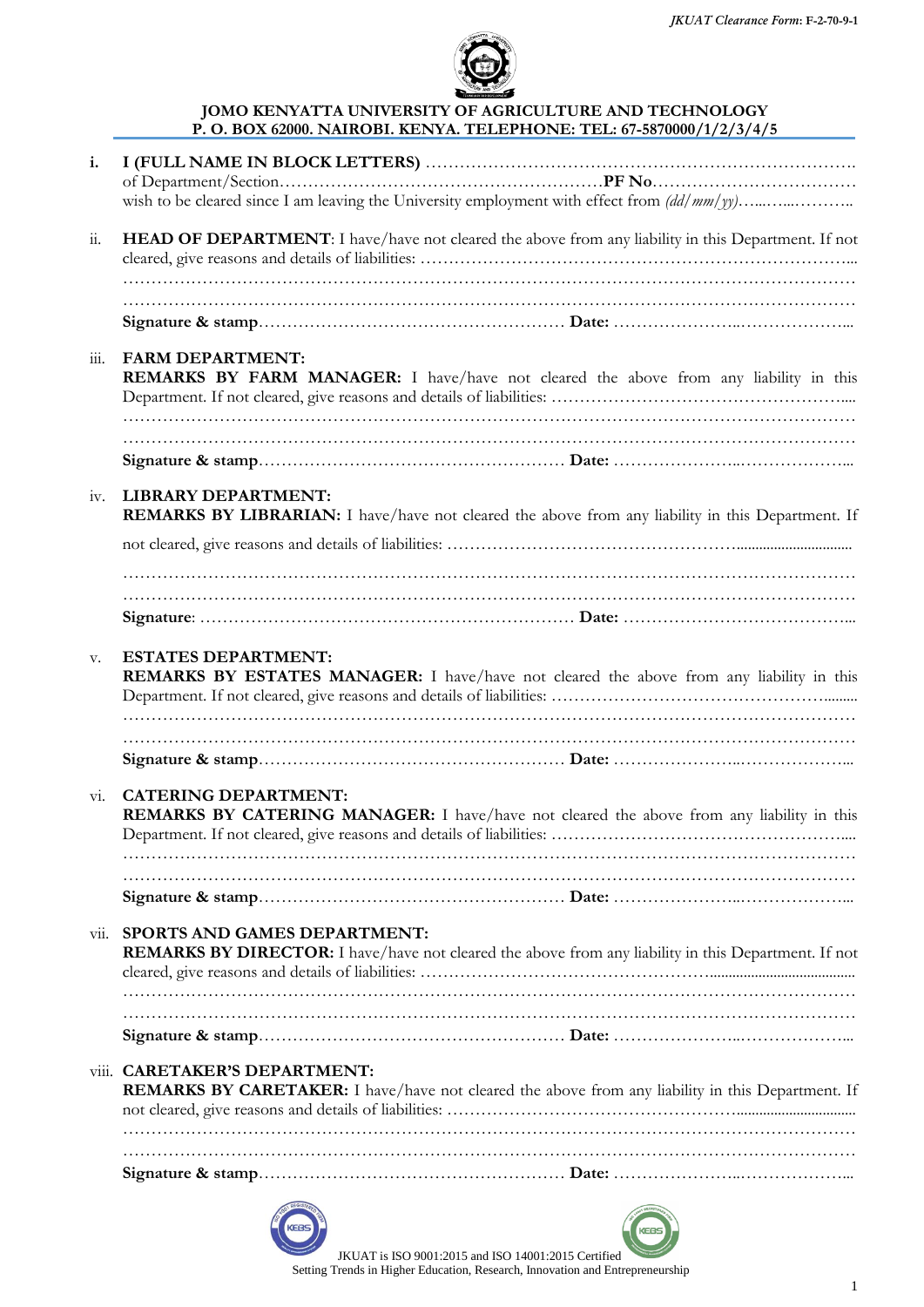#### ix. ENGINEERING WORKSHOP:

| <b>SECTION</b>                   | <b>REMARKS</b> | <b>SIGNATURE</b> |
|----------------------------------|----------------|------------------|
| FITTING AND SHEET METAL          |                |                  |
| CONSTRUCTION PLANT               |                |                  |
| <b>PRODUCTION</b>                |                |                  |
| <b>MACHINE SHOP</b>              |                |                  |
| <b>MOTOR VEHICLE</b>             |                |                  |
| WELDING                          |                |                  |
| <b>PLUMBING</b>                  |                |                  |
| <b>CARPENTRY</b>                 |                |                  |
| <b>MASONRY</b>                   |                |                  |
| Prototyping<br>Innovation<br>and |                |                  |
| integration Centre (iPIC)        |                |                  |
| OTHER(S)                         |                |                  |

REMARKS BY CARETAKER: I have/have not cleared the above from any liability in this Department. If not cleared, give reasons and details of liabilities: ……………………………………………................................... …………………………………………………………………………………………………………………... …………………………………………………………………………………………………………………...

Signature & stamp……………………………………………… Date: …………………..………………...

#### x. HALLS OF RESIDENCE:

| REMARKS BY HALLS MANAGER: I have/have not cleared the above from any liability in this |  |  |  |  |  |  |  |
|----------------------------------------------------------------------------------------|--|--|--|--|--|--|--|

### xi. JKUATES:

| REMARKS BY DIRECTOR: I have/have not cleared the above from any liability in this Department. If not |  |
|------------------------------------------------------------------------------------------------------|--|

#### xii. JKUAT INDUSTRIAL PARK LIMITED:

| <b>REMARKS BY DIRECTOR:</b> I have/have not cleared the above from any liability in this Department. If not |  |
|-------------------------------------------------------------------------------------------------------------|--|

#### xiii. JKUAT NURSERY SCHOOL

| REMARKS BY INCHARGE: I have/have not cleared the above from any liability in this Department. If |  |
|--------------------------------------------------------------------------------------------------|--|

#### xiv. JKUAT HOSPITAL

| REMARKS BY CHIEF MEDICAL OFFICER: I have/have not cleared the above from any liability in this |
|------------------------------------------------------------------------------------------------|
|                                                                                                |
|                                                                                                |
|                                                                                                |

Signature & stamp……………………………………………… Date: …………………..………………...





 JKUAT is ISO 9001:2015 and ISO 14001:2015 Certified Setting Trends in Higher Education, Research, Innovation and Entrepreneurship